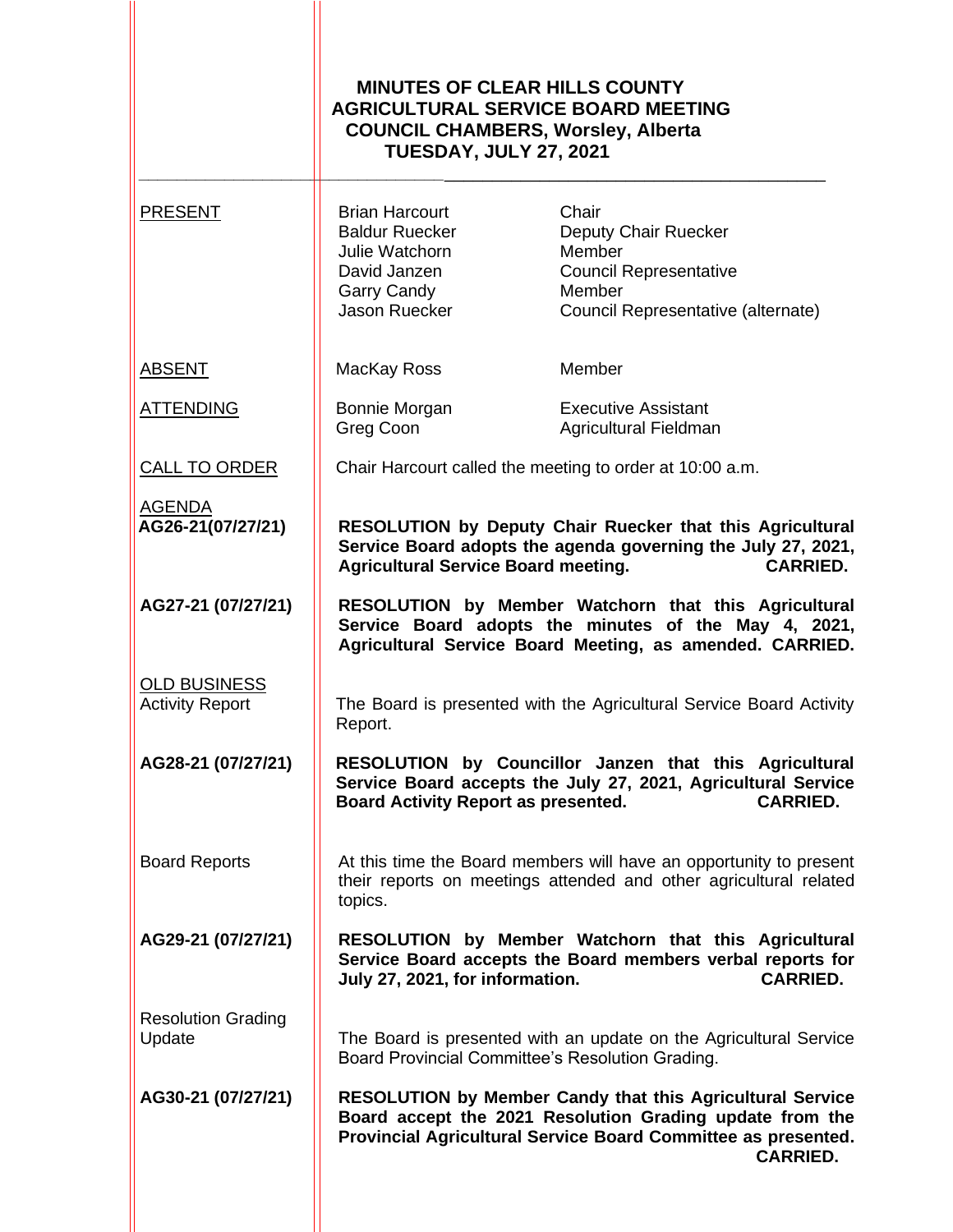|                                                                    | <b>AGRICULTURAL SERVICE BOARD</b><br>Page 2 of 3<br><b>TUESDAY, JULY 27, 2021</b>                                                                                                                                                                                                                                                                                                                                         |
|--------------------------------------------------------------------|---------------------------------------------------------------------------------------------------------------------------------------------------------------------------------------------------------------------------------------------------------------------------------------------------------------------------------------------------------------------------------------------------------------------------|
| <b>NEW BUSINESS</b><br><b>Agricultural Disaster</b><br>Declaration | The County has received guidance information for ASB/Councils that<br>are looking at implementing an Agricultural Disaster Declaration due                                                                                                                                                                                                                                                                                |
| AG31-21 (07/27/21)                                                 | to drought.<br>RESOLUTION by Deputy Chair Ruecker that this Agricultural<br>Service Board recommend Council declare an agricultural<br>disaster for 2021 in Clear Hills County due to the hot weather and<br>lack of precipitation.<br><b>CARRIED.</b>                                                                                                                                                                    |
|                                                                    | Chairperson Harcourt recessed the meeting at 10:36 a.m.<br>Chairperson Harcourt reconvened the meeting at 10:45 a.m.                                                                                                                                                                                                                                                                                                      |
| Regional Liaison<br>Program                                        | The Province has announced a new Regional Liaison Program to<br>replace the old Key Contact Program.                                                                                                                                                                                                                                                                                                                      |
| AG32-21 (07/27/21)                                                 | RESOLUTION by Councillor Janzen that this Agricultural<br>Service Board accepts for information the new Regional Liaison<br><b>CARRIED.</b><br>Program.                                                                                                                                                                                                                                                                   |
| Election Year -<br>Member at Large<br><b>Positions</b>             | 2021 is a municipal election year, and the Agricultural Service Board<br>members at large positions will reach end of term in October, the<br>same as Council. The Board is provided with Member at Large<br>Appointments Policy 1108, that includes the application form for<br>applying to represent the County as a member at large on various<br>boards, including the ASB. Application deadline is October 25, 2021. |
| AG33-21 (07/27/21)                                                 | RESOLUTION by Councillor Janzen that this Agricultural<br>Service Board accepts for information Policy 1108 Member at<br>Large Appointments as presented.<br><b>CARRIED.</b>                                                                                                                                                                                                                                              |
| Events                                                             | The Board is presented with events for their consideration.                                                                                                                                                                                                                                                                                                                                                               |
| AG34-21 (07/27/21)                                                 | RESOLUTION by Member Watchorn that this Agricultural<br>Service Board authorizes Chairperson Harcourt to attend the<br>July 28, 2021, Peace Country Beef & Forage Association Teepee<br><b>CARRIED.</b><br><b>Creek Plot Walk.</b>                                                                                                                                                                                        |
| AG35-21 (07/27/21)                                                 | RESOLUTION by Chairperson Harcourt that this Agricultural<br>Service Board authorizes all members to attend the August 5,<br>2021, Peace Country Beef & Forage Association Research Farm<br><b>CARRIED.</b><br>Field Day at Fairview, Alberta.                                                                                                                                                                            |
| AG36-21 (07/27/21)                                                 | RESOLUTION by Deputy Chair Ruecker that this Agricultural<br>Service Board accepts for information the Talk it Out - mental<br>health in agricultural virtual sessions that are available at 6:00<br>p.m. July 28, August 11, and August 25, 2021.<br><b>CARRIED.</b>                                                                                                                                                     |
|                                                                    |                                                                                                                                                                                                                                                                                                                                                                                                                           |